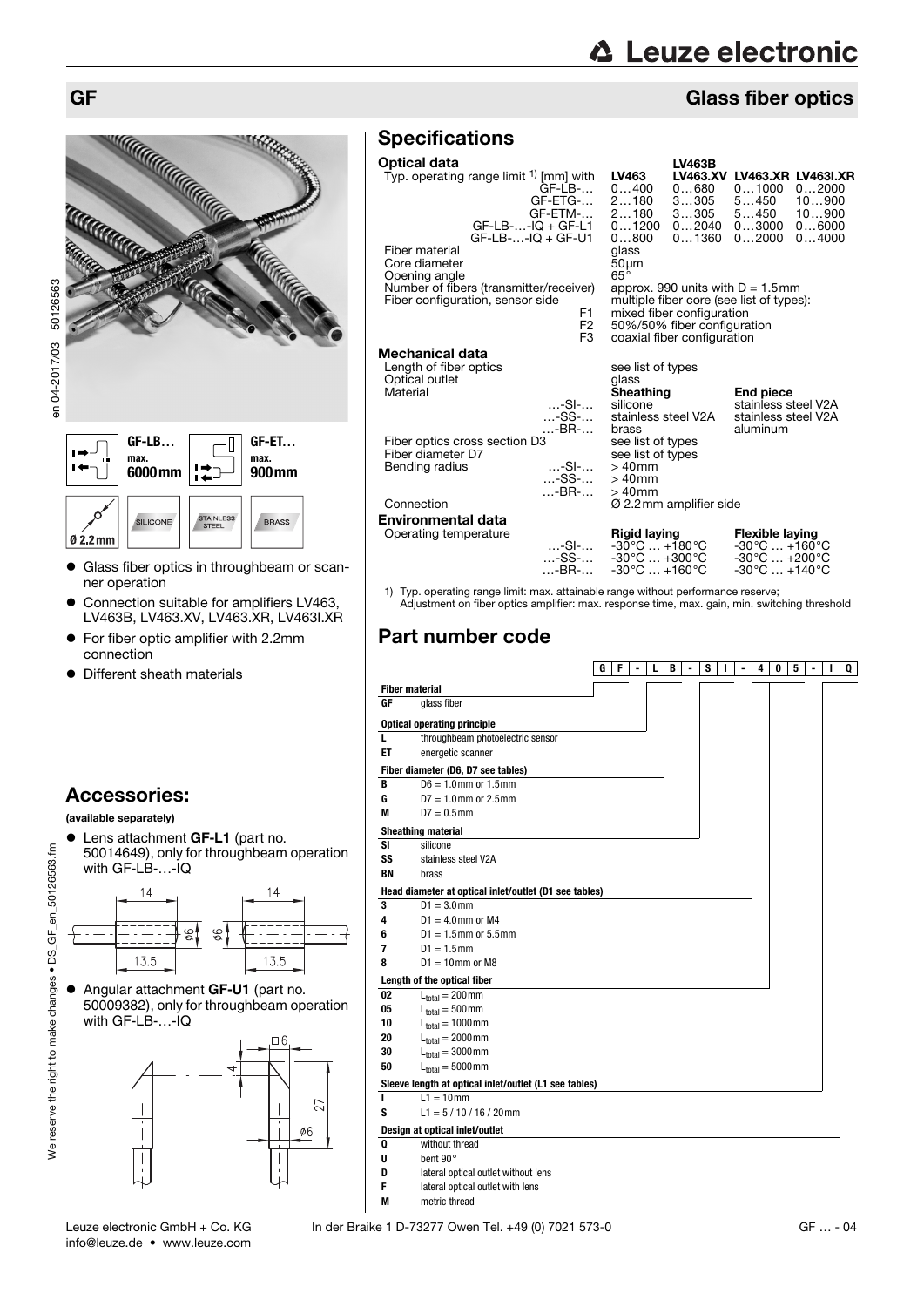### **Remarks**

#### **Observe intended use!**

- $\ddot{\phi}$  This product is not a safety sensor and is not intended as personnel protection.
- $\ddot{\mathbf{v}}$  The product may only be put into operation by competent persons.
- $\%$  Only use the product in accordance with the intended use.

#### Delivery contents

With the GF-LB…, delivery is in pairs.

#### Mounting

When mounting the fiber optics, a minimum bending radius of 40mm must be maintained for reliable function.

#### Connecting to the fiber optic amplifier

The fiber optics are plugged into the intended openings on the fiber optic amplifier. The fiber optics must be secure. The fiber optics are fastened via the clamping lever.

#### Optic attachments

For larger operating ranges or to deflect the light channel in throughbeam operation, optic attachments are available (see "Accessories").



 $\%$  When mounting the attachments, make certain that no adhesive enters the area of the optics. The adhesive must have the required temperature resistance and is not included in the delivery contents.

#### **Other designs**

Fiber optics with other lengths, head pieces and cross sections on request.

# Dimensioned drawing / List of types - Throughbeam operation

#### GF-LB-…-IQ



|          |                     |                  |                    |    |    |    |    |                          |     | <b>Dimensions [mm]</b> |     |     | D5<br>D6<br>D8<br>D7<br>2.2<br>. 5<br>. 5<br>2.2<br>. 5<br>. 5<br>2.2<br>l.5<br>.5<br>2.2<br>. 5<br>$.5\,$<br>.5<br>2.2<br>. . 5<br>2.2<br>.5<br>.5<br>2.2<br>.5<br>. 5<br>2.2<br>.5<br>. 5<br>. .5<br>2.2<br>.5 |     |    |  |                          |                |
|----------|---------------------|------------------|--------------------|----|----|----|----|--------------------------|-----|------------------------|-----|-----|------------------------------------------------------------------------------------------------------------------------------------------------------------------------------------------------------------------|-----|----|--|--------------------------|----------------|
| Part no. | <b>Product name</b> | <b>Sheathing</b> | L <sub>total</sub> | L1 | L2 | L3 | L4 | L5                       | D1  | D2                     | D3  | D4  |                                                                                                                                                                                                                  |     |    |  | D9                       |                |
| 50126459 | GF-LB-SI-405-IQ     | silicone         | 500                | 10 | 25 | 14 | 24 | $\overline{\phantom{0}}$ | 4.0 | 6.0                    | 4.5 | 6.0 |                                                                                                                                                                                                                  |     |    |  | $\overline{\phantom{0}}$ | F <sub>1</sub> |
| 50126460 | GF-LB-SI-410-IQ     | silicone         | 1000               | 10 | 25 | 14 | 24 | —                        | 4.0 | 6.0                    | 4.5 | 6.0 |                                                                                                                                                                                                                  |     |    |  | -                        | F1             |
| 50126461 | GF-LB-SI-430-IQ     | silicone         | 3000               | 10 | 25 | 14 | 24 | —                        | 4.0 | 6.0                    | 4.5 | 6.0 |                                                                                                                                                                                                                  |     |    |  | -                        | F <sub>1</sub> |
| 50126462 | GF-LB-SI-450-IQ     | silicone         | 5000               | 10 | 25 | 14 | 24 | —                        | 4.0 | 6.0                    | 4.5 | 6.0 |                                                                                                                                                                                                                  |     |    |  | -                        | F <sub>1</sub> |
| 50126463 | GF-LB-SS-405-IQ     | stainless steel  | 500                | 10 | 25 | 14 | 24 | —                        | 4.0 | 6.0                    | 5.5 | 6.0 |                                                                                                                                                                                                                  |     |    |  | -                        | F1             |
| 50126464 | GF-LB-SS-410-IQ     | stainless steel  | 1000               | 10 | 25 | 14 | 24 | —                        | 4.0 | 6.0                    | 5.5 | 6.0 |                                                                                                                                                                                                                  |     |    |  | -                        | F <sub>1</sub> |
| 50126465 | GF-LB-SS-430-IQ     | stainless steel  | 3000               | 10 | 25 | 14 | 24 | $\overline{\phantom{0}}$ | 4.0 | 6.0                    | 5.5 | 6.0 |                                                                                                                                                                                                                  |     |    |  | -                        | F <sub>1</sub> |
| 50126466 | GF-LB-SS-450-IQ     | stainless steel  | 5000               | 10 | 25 | 14 | 24 | —                        | 4.0 | 6.0                    | 5.5 | 6.0 |                                                                                                                                                                                                                  |     |    |  | -                        | F1             |
| 50126467 | GF-LB-BR-405-IQ     | brass            | 500                | 10 | 25 | 14 | 24 | $\overline{\phantom{0}}$ | 4.0 | 6.0                    | 5.5 | 6.0 |                                                                                                                                                                                                                  |     |    |  | -                        | F <sub>1</sub> |
| 50126468 | GF-LB-BR-410-IQ     | brass            | 1000               | 10 | 25 | 14 | 24 | -                        | 4.0 | 6.0                    | 5.5 | 6.0 | 2.2                                                                                                                                                                                                              | . 5 | .5 |  | $\overline{\phantom{0}}$ | F1             |
| 50126469 | GF-LB-BR-430-IQ     | brass            | 3000               | 10 | 25 | 14 | 24 | -                        | 4.0 | 6.0                    | 5.5 | 6.0 | 2.2                                                                                                                                                                                                              | .5  | .5 |  | -                        | F1             |
| 50126470 | GF-LB-BR-450-IQ     | brass            | 5000               | 10 | 25 | 14 | 24 | -                        | 4.0 | 6.0                    | 5.5 | 6.0 | 2.2                                                                                                                                                                                                              | .5  | .5 |  | -                        | F1             |



 $F<sub>2</sub>$ 



|          |                     |                  |                    |   |    |    |    |   |      | <b>Dimensions</b> | [mm] |     |     |    |    |    |              |  |
|----------|---------------------|------------------|--------------------|---|----|----|----|---|------|-------------------|------|-----|-----|----|----|----|--------------|--|
| Part no. | <b>Product name</b> | <b>Sheathing</b> | L <sub>total</sub> |   |    | L3 | L4 |   | D1   | D <sub>2</sub>    | D3   | D4  | D5  | D6 | D7 | D8 | D9           |  |
| 50126489 | GF-LB-SI-610-SU     | silicone         | 1000               | ь | 20 | 14 | 24 | - | h    |                   | 4.5  | 6.0 | 2.2 |    |    | -  | 12           |  |
| 50126490 | GF-LB-SS-610-SU     | stainless steel  | 1000               | ь | 20 | 14 | 24 | - | h    |                   | 4.5  | 6.0 | 2.2 |    |    | -  | י פי         |  |
| 50126491 | GF-LB-BR-610-SU     | brass            | 1000               | ь | 20 | 14 | 24 | - | ۵. ا | 6.0               | 4.5  | 6.0 | 2.2 |    | .U | -  | <sup>o</sup> |  |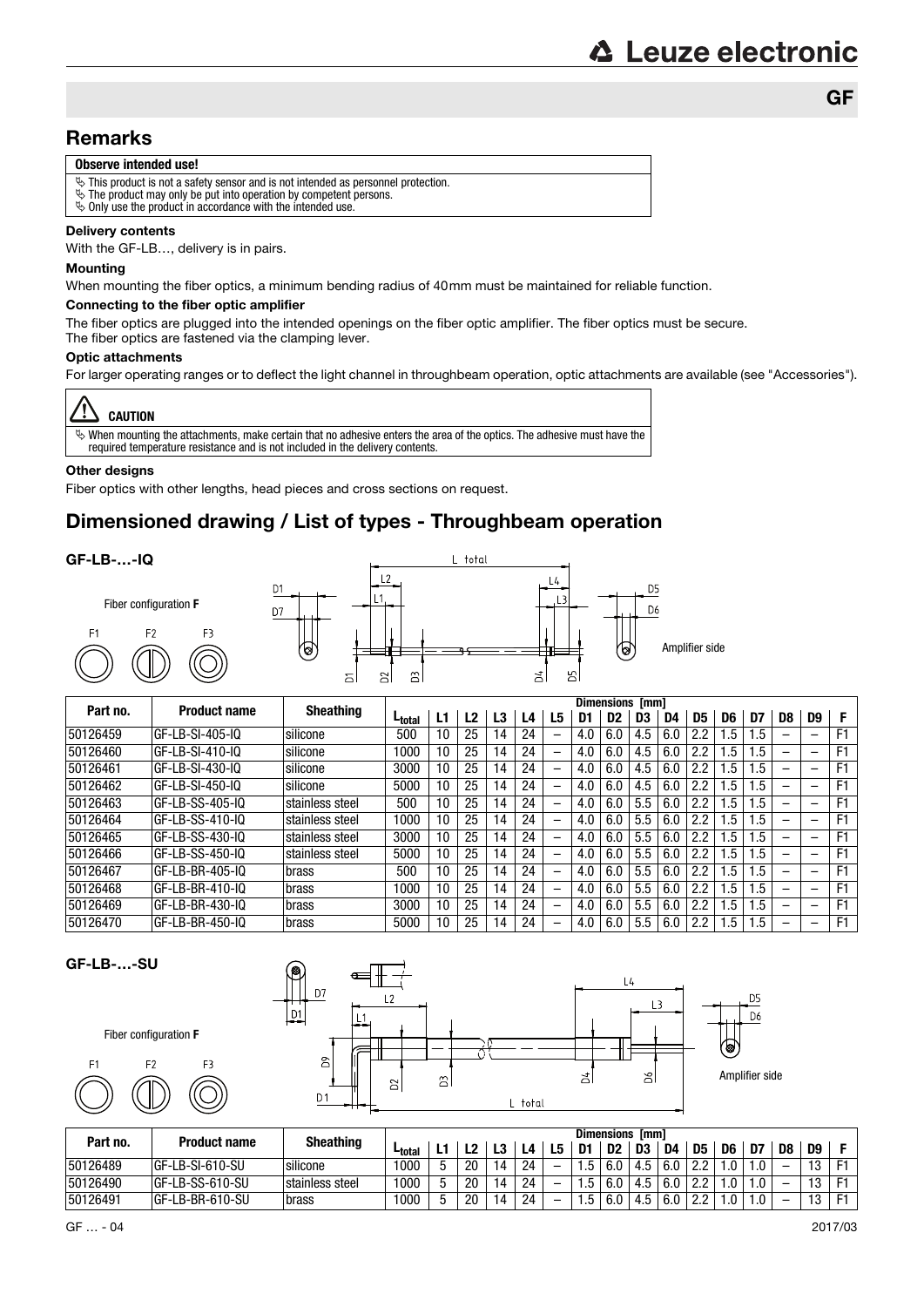# GF Glass fiber optics

# Dimensioned drawing / List of types - Throughbeam operation (cont.)

#### GF-LB-…-SD





|          |                     |                  |                    |    |    |    |    |     |    | <b>Dimensions</b> | <b>Imml</b> |     |     |     |     |    |     |    |
|----------|---------------------|------------------|--------------------|----|----|----|----|-----|----|-------------------|-------------|-----|-----|-----|-----|----|-----|----|
| Part no. | <b>Product name</b> | <b>Sheathing</b> | L <sub>total</sub> |    | L2 |    | ـ4 | L5  | D1 | D2                | D3          | D4  | D5  | D6  | D7  | D8 | D9  |    |
| 50126495 | GF-LB-SI-610-SD     | silicone         | 1000               | 10 | 20 | 14 | 24 | 4.0 | .5 | 6.0               | 4.5         | 6.0 |     | .5  | 4.0 |    | 6.0 |    |
| 50126496 | GF-LB-SS-610-SD     | stainless steel  | 1000               | 10 | 20 | 14 | 24 | 4.0 | .ხ | 6.0               | 4.5         | 6.0 |     | .ხ  | 4.0 |    | 6.0 | F1 |
| 50126497 | GF-LB-BR-610-SD     | brass            | 1000               | 10 | 20 | 14 | 24 | 4.0 | .5 | 6.0               | 4.5         | 6.0 | 2.2 | .5  | 4.0 |    | 6.0 | E1 |
| 50126498 | IGF-LB-SI-630-SD    | silicone         | 3000               | 10 | 20 | 14 | 24 | 4.0 | .5 | 6.0               | 4.5         | 6.0 | 2.2 | ۱.5 | 4.0 |    | 6.0 |    |
| 50126499 | GF-LB-SS-630-SD     | stainless steel  | 3000               | 10 | 20 | 14 | 24 | 4.0 | .5 | 6.0               | 4.5         | 6.0 | 2.2 | . 5 | 4.0 |    | 6.0 | F1 |
| 50126500 | GF-LB-BR-630-SD     | brass            | 3000               | 10 | 20 | 14 | 24 | 4.0 | .5 | 6.0               | 4.5         | 6.0 | 2.2 | .ხ  | 4.0 | -  | 6.0 | F1 |

#### GF-LB-…-SF



Fiber configuration **F**

| F1 | F2 | - 1 |
|----|----|-----|
|    |    |     |

|          |                     |                  |                    |    |    |    |    |         |    | Dimensions [mm]               |                |     |     |                |      |     |     |  |
|----------|---------------------|------------------|--------------------|----|----|----|----|---------|----|-------------------------------|----------------|-----|-----|----------------|------|-----|-----|--|
| Part no. | <b>Product name</b> | <b>Sheathing</b> | L <sub>total</sub> |    |    | L3 | L4 | L5      | L6 | D1                            | D <sub>2</sub> | D3  | D4  | D <sub>5</sub> | D6   | D7  | D8. |  |
| 50127338 | GF-LB-SI-810-SF     | silicone         | 1000               | 16 | 20 | 14 |    |         |    | 24   10.0   14.0   10.0   8.0 |                | 4.5 | 6.0 | クク             | .5   | 7.0 |     |  |
| 50127339 | GF-LB-SS-810-SF     | stainless steel  | 1000               | 16 | 20 | 14 |    |         |    | 24   10.0   14.0   10.0   8.0 |                | 4.5 | 6.0 | 2.2            | .5   | 7.0 |     |  |
| 50127340 | GF-LB-BR-810-SF     | brass            | 1000               | 16 | 20 | 14 |    | 24 10.0 |    | 14.0 10.0 8.0                 |                | 4.5 | 6.0 | 2.2            | . .5 | 7.0 |     |  |

| GF-LB--SM                        |                     | D <sub>1</sub><br>D7 | L2                |                |       |                        | L4                        | D5                                                                        |
|----------------------------------|---------------------|----------------------|-------------------|----------------|-------|------------------------|---------------------------|---------------------------------------------------------------------------|
| Fiber configuration F            |                     | 8                    |                   |                |       |                        | -3                        | D6<br>′֍)                                                                 |
| F <sub>1</sub><br>F <sub>2</sub> | F3                  |                      | $\mathbf{g}$<br>6 | G<br>$\approx$ | total | ă                      | ð                         | Amplifier side                                                            |
| Part no.                         | <b>Product name</b> | <b>Sheathing</b>     |                   |                |       | <b>Dimensions [mm]</b> | . <b>.</b><br><b>DE</b> 1 | $B = \begin{bmatrix} 1 & 1 & 1 \\ 1 & 1 & 1 \end{bmatrix}$<br><b>Boll</b> |

|          |                               |                  |               |     |    |    |    |     |    | <b>Dimensions</b> | <b>Imm</b>     |     |     |    |     |     |    |  |
|----------|-------------------------------|------------------|---------------|-----|----|----|----|-----|----|-------------------|----------------|-----|-----|----|-----|-----|----|--|
| Part no. | Product name                  | <b>Sheathing</b> | <b>Ltotal</b> | . . |    | LJ | L4 | LU. | n- | D <sub>2</sub>    | D <sub>3</sub> | D4  | D5  | D6 | D7  | D8  | D9 |  |
| 50127341 | LB-SS-830-SM<br>$\sim$<br>⊣u⊨ | stainless steel  | 3000          | 20  | 34 | 14 | 24 | 24  | M8 | 8.0               | ن.4            | 6.0 | n n | ٠. | u.u | b.U | -  |  |